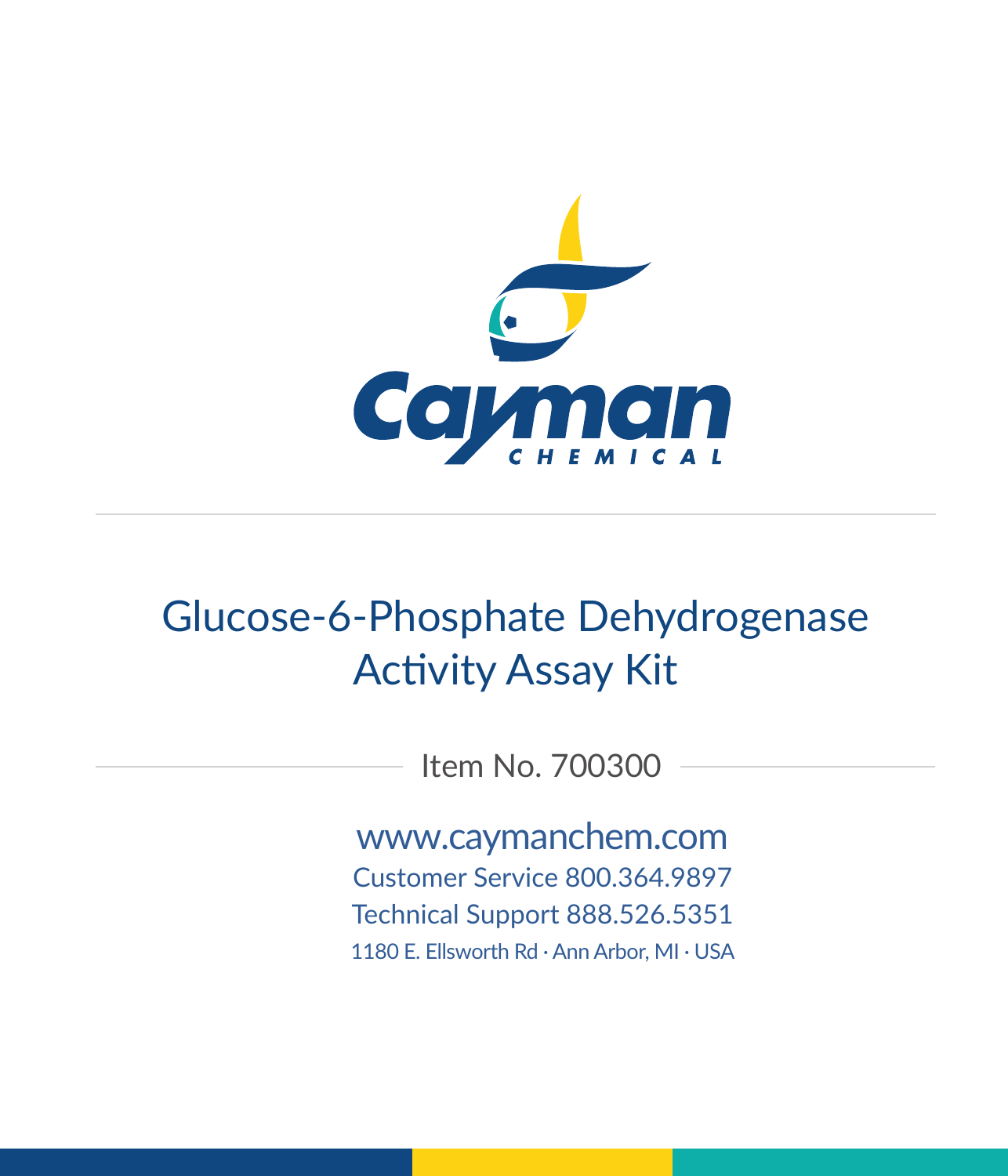### **TABLE OF CONTENTS**

| <b>GENERAL INFORMATION</b>   | 3<br><b>Materials Supplied</b>                |
|------------------------------|-----------------------------------------------|
|                              | <b>Safety Data</b><br>4                       |
|                              | <b>Precautions</b><br>4                       |
|                              | If You Have Problems<br>4                     |
|                              | 4<br><b>Storage and Stability</b>             |
|                              | <b>Materials Needed but Not Supplied</b><br>4 |
| <b>INTRODUCTION</b>          | 5<br><b>Background</b>                        |
|                              | <b>About This Assay</b><br>6                  |
| <b>PRE-ASSAY PREPARATION</b> | 7<br><b>Reagent Preparation</b>               |
|                              | 9<br><b>Sample Preparation</b>                |
| <b>ASSAY PROTOCOL</b>        | 11 Plate Set Up                               |
|                              | 13 Standard Preparation                       |
|                              | 14 Performing the Assay                       |
| <b>ANALYSIS</b>              | 16 Calculations                               |
|                              | 17 Performance Characteristics                |
| <b>RESOURCES</b>             | 19 Interferences                              |
|                              | 20 Troubleshooting                            |
|                              | 21 References                                 |
|                              | 22 Plate Template                             |
|                              | 23 Notes                                      |
|                              | 23 Warranty and Limitation of Remedy          |

# **GENERAL INFORMATION**

# **Materials Supplied**

| <b>Item Number</b> | <b>Item</b>                        | <b>Quantity/Size</b> |  |
|--------------------|------------------------------------|----------------------|--|
| 700273             | G6PDH Assay Buffer (10X)           | $1$ vial/ $5$ ml     |  |
| 700274             | <b>G6PDH Substrate</b>             | 2 vials              |  |
| 700275             | G6PDH Cofactor                     | 2 vials              |  |
| 700276             | <b>G6PDH Enzyme Mixture</b>        | 2 vials              |  |
| 700277             | <b>G6PDH Fluorometric Detector</b> | 2 vials              |  |
| 700278             | <b>G6PDH Positive Control</b>      | $2$ vials/50 $\mu$   |  |
| 700279             | <b>NADPH Standard</b>              | 2 vials              |  |
| 400017             | 96-Well Solid Plate (black)        | 1 plate              |  |
| 400012             | 96-Well Cover Sheet                | 1 cover              |  |

If any of the items listed above are damaged or missing, please contact our Customer Service department at (800) 364-9897 or (734) 971-3335. We cannot accept any returns without prior authorization.



**WARNING:** THIS PRODUCT IS FOR RESEARCH ONLY - NOT FOR<br>HUMAN OR VETERINARY DIAGNOSTIC OR THERAPEUTIC USE. HUMAN OR VETERINARY DIAGNOSTIC OR THERAPEUTIC USE.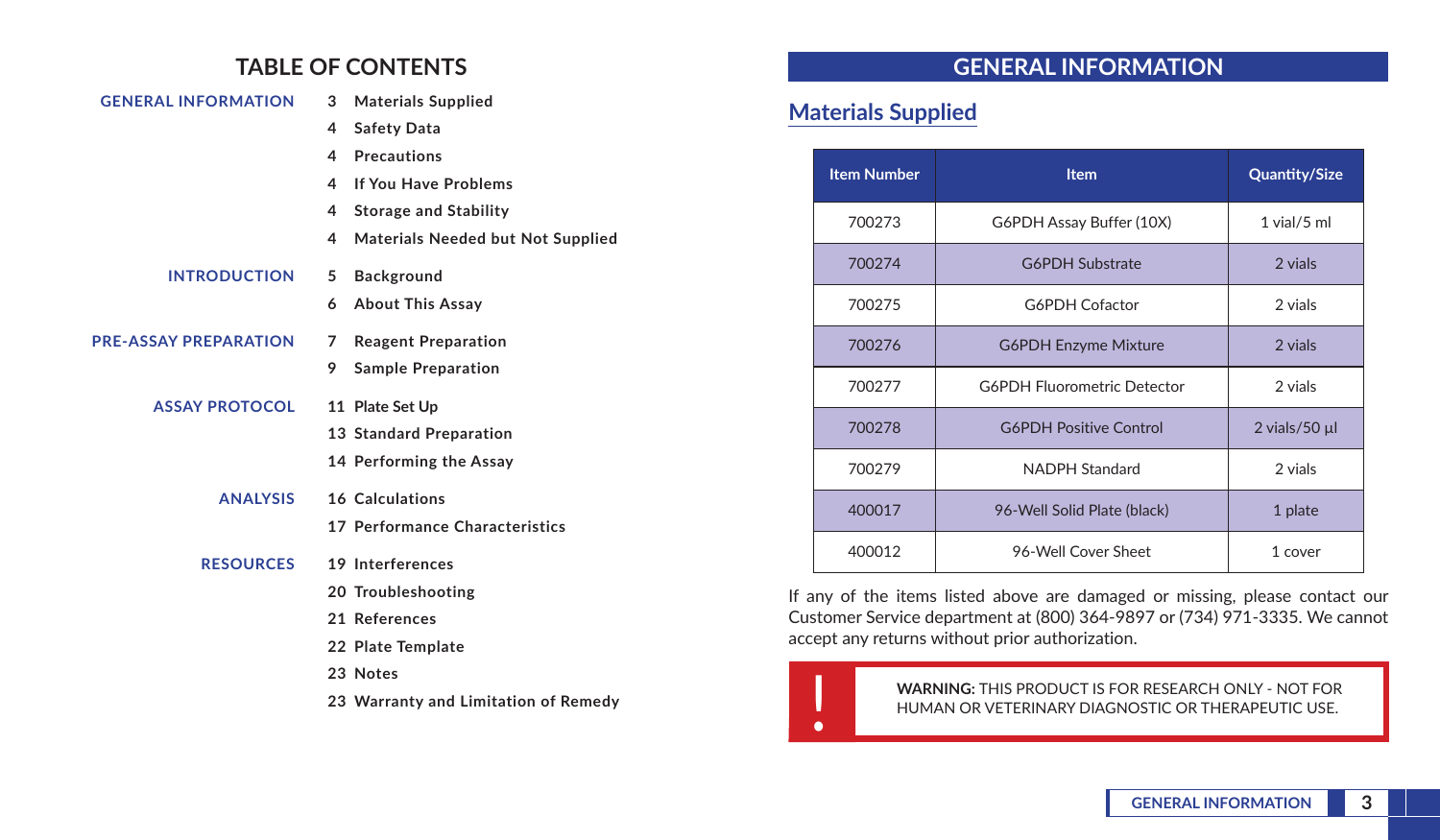### **Safety Data**

This material should be considered hazardous until further information becomes available. Do not ingest, inhale, get in eyes, on skin, or on clothing. Wash thoroughly after handling. Before use, the user must review the complete Safety Data Sheet, which has been sent *via* email to your institution.

### **Precautions**

**Please read these instructions carefully before beginning this assay.**

# **If You Have Problems**

**Technical Service Contact Information**

| Phone: | 888-526-5351 (USA and Canada only) or 734-975-3888 |
|--------|----------------------------------------------------|
| Fax:   | 734-971-3641                                       |
| Email: | techserv@cavmanchem.com                            |
| Hours: | M-F 8:00 AM to 5:30 PM EST                         |

In order for our staff to assist you quickly and efficiently, please be ready to supply the lot number of the kit (found on the outside of the box).

# **Storage and Stability**

This kit will perform as specified if stored at -20°C and used before the expiration date indicated on the outside of the box.

# **Materials Needed But Not Supplied**

- 1. A fluorometer with the capacity to measure fluorescence using an excitation wavelength of 530-540 nm and an emission wavelength of 585-595 nm
- 2. Adjustable pipettes and a repeating pipettor
- 3. A source of pure water; glass distilled water or HPLC-grade water is acceptable

# **INTRODUCTION**

# **Background**

Glucose-6-phosphate dehydrogenase (G6PDH) is a cytosolic enzyme that catalyzes the first step in the pentose phosphate pathway.<sup>1</sup> This pathway includes converting glucose to ribose-5-phosphate, a precursor to RNA, DNA, ATP, CoA, NAD, and FAD. The pathway also generates NADPH. Glutathione reductase uses NADPH to maintain the level of glutathione within the cell, thus protecting the cell from oxidative damage.2 NADPH is also involved in fatty acid oxidation, lipid biosynthesis, and is the substrate for NADPH oxidase in activated macrophages and polymorphonuclear leukocytes to produce oxygen radicals which destroy pathogens. Most cells have alternate ways of generating intracellular NADPH such as the *de novo* pathway from amino acids. Since red blood cells do not contain mitochondria, the pentose phosphate pathway is their only source of NADPH; therefore, defense against oxidative damage is dependent on G6PDH. G6PDH deficiency becomes especially lethal in red blood cells, where any oxidative stress will result in hemolytic anemia.<sup>3,4</sup>

G6PDH deficiency, the most common enzyme deficiency worldwide, causes a spectrum of diseases including neonatal hyperbilirubinemia, acute hemolysis, and chronic hemolysis.4-7 It is estimated that about 400 million people are affected by this deficiency. Fortunately, most people will remain clinically asymptomatic throughout their lives. The deficiency is an X-linked hereditary genetic defect caused by mutations in the G6PD gene, showing a typical X-linked distribution pattern with higher incidence in males than in females.<sup>3,4</sup> G6PDH deficiency is known to provide protection against malaria, particularly the deadliest form of malaria caused by *Plasmodium falciparum*. 4 Areas endemic to malaria usually have more individuals with the deficiency, possibly because of an evolutionary advantage.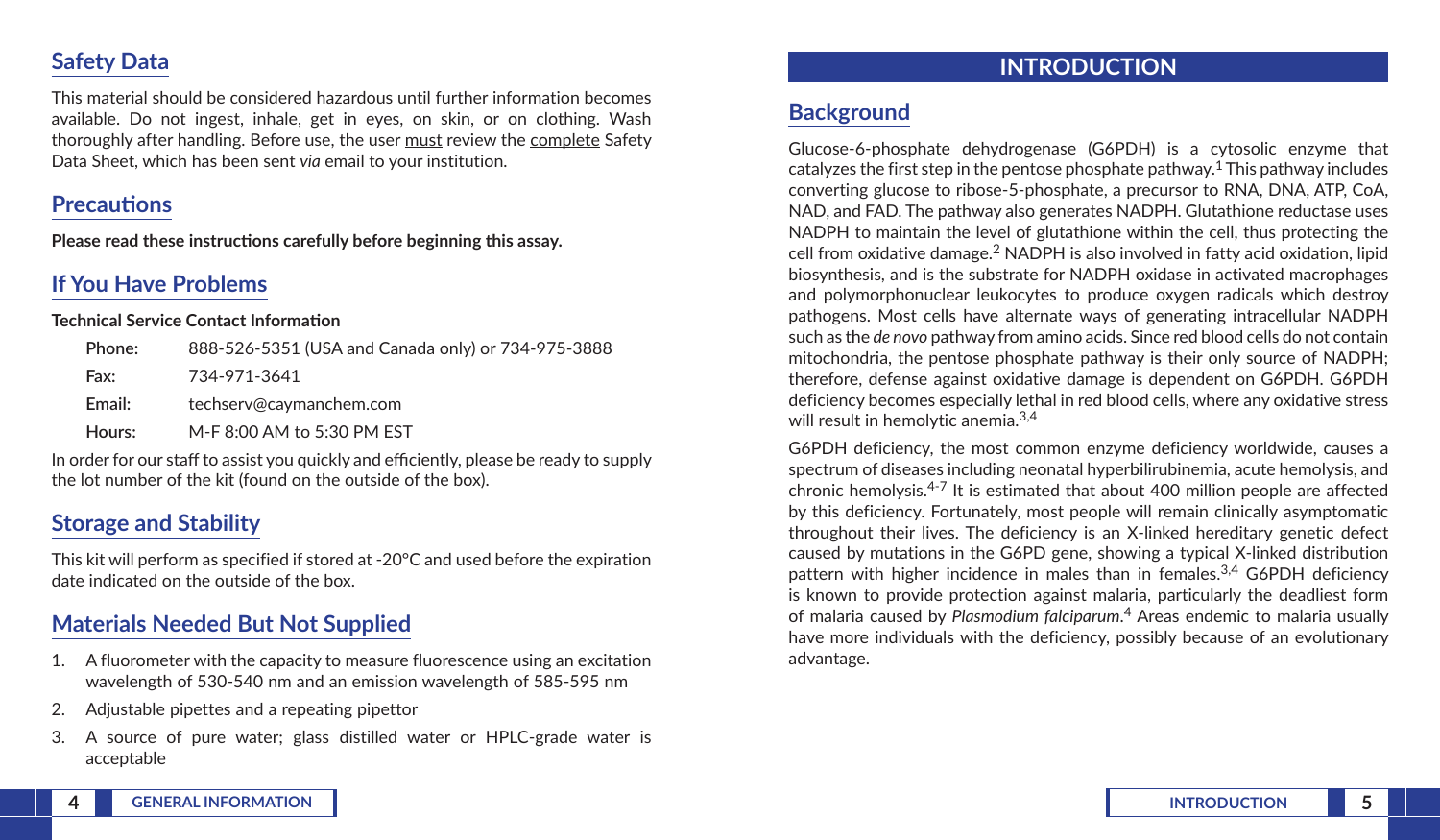G6PDH activity has been shown to be upregulated in rat and mouse models of obesity, hyperglycemia, and hyperinsulinemia.7 G6PDH is an important mediator of insulin resistance and is strongly activated post-translationally in (pre)neoplastic lesions to produce NADPH.<sup>7,8</sup> The tumor suppressor  $p53$ , the most frequently mutated gene in human tumors, inhibits G6PDH by binding to the enzyme and preventing the formation of the active dimer.<sup>9</sup>

### **About This Assay**

Cayman's Glucose-6-Phosphate Dehydrogenase Assay provides a fluorescencebased method for detecting G6PDH activity in a variety of samples including erythrocyte lysates, tissue homogenates, and cell culture samples. In the assay, G6PDH catalyzes the oxidation of glucose-6-phosphate to 6-phospho-Dgluconate, along with the concomitant reduction of NADP<sup>+</sup> to NADPH. NADPH reacts with the fluorometric detector to yield a highly fluorescent product which can be analyzed with an excitation wavelength of 530-540 nm and an emission wavelength of 585-595 nm.

### **PRE-ASSAY PREPARATION**

### **Reagent Preparation**

#### **1. G6PDH Assay Buffer (10X) - (Item No. 700273)**

The vial contains 5 ml of 500 mM Tris-HCl, pH 7.4, containing 100 mM MgCl<sub>2</sub>. Dilute the contents of the vial with 45 ml of HPLC-grade water. This final Assay Buffer (50 mM Tris-HCl, pH 7.4, containing 10 mM  $MgCl<sub>2</sub>$ ) is used in the assay. The diluted Assay Buffer is stable for three months at 4°C.

### **2. G6PDH Substrate - (Item No. 700274)**

Each vial contains a lyophilized powder of glucose-6-phosphate. Reconstitute the contents of the vial with 600 µl of diluted Assay Buffer. This is sufficient Substrate to assay 60 wells. Prepare the additional vial as needed. The reconstituted Substrate is stable for one week at -20°C.

### **3. G6PDH Cofactor - (Item No. 700275)**

Each vial contains a lyophilized powder of NADP+. Reconstitute the contents of the vial with 600 µl of diluted Assay Buffer. This is sufficient reagent to assay 60 wells. Prepare the additional vial as needed. The reconstituted Cofactor is stable for four hours at room temperature.

### **4. G6PDH Enzyme Mixture - (Item No. 700276)**

Each vial contains a lyophilized powder of enzymes. Reconstitute the contents of the vial with 600 µl of diluted Assay Buffer and put the vial on ice. This is enough Enzyme Mixture to assay 60 wells. Prepare the additional vial as needed. The reconstituted enzymes are stable for four hours at 4°C.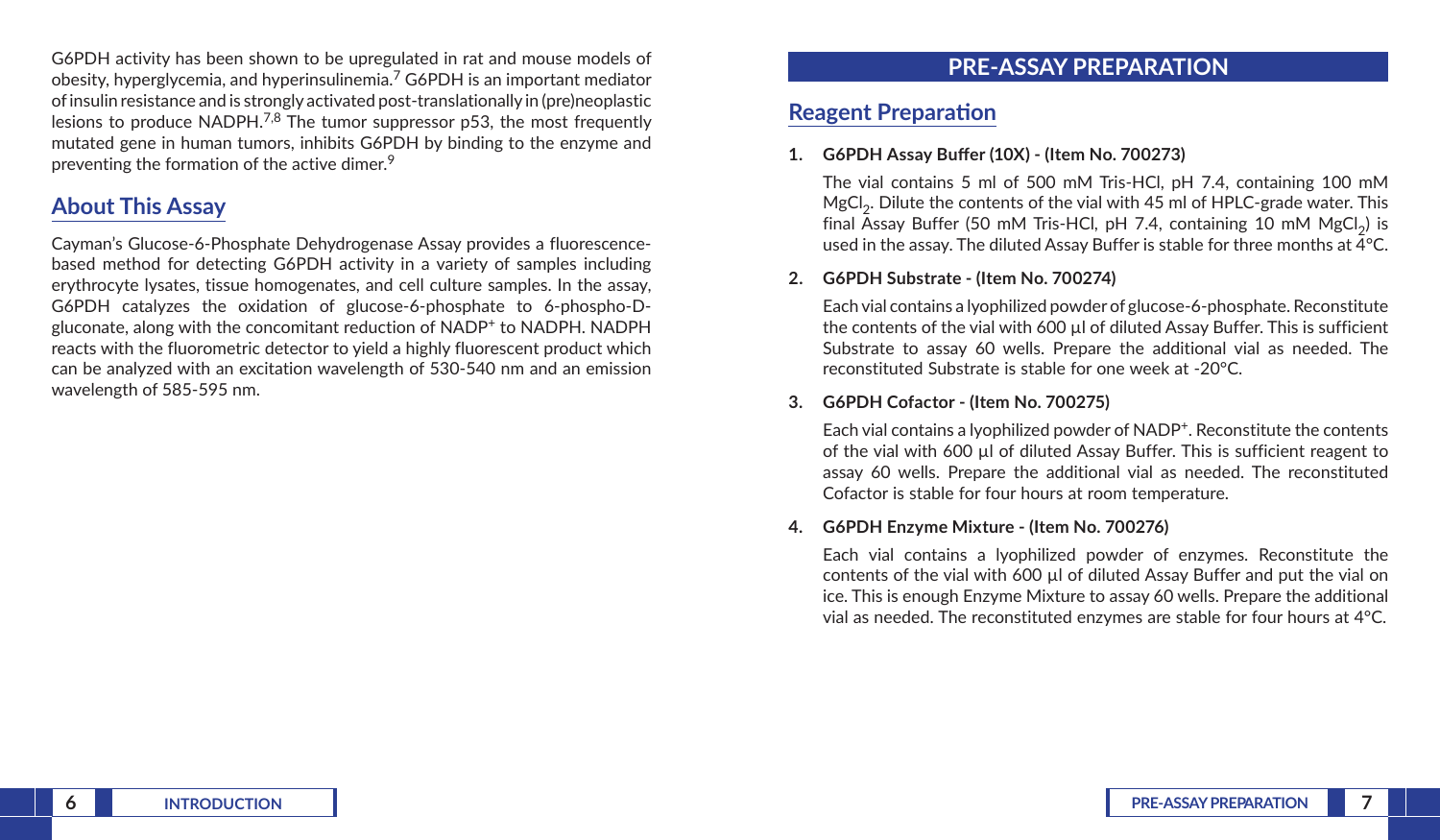#### **5. G6PDH Fluorometric Detector - (Item No. 700277)**

Each vial contains a lyophilized powder of fluorometric detector. Reconstitute the contents of the vial with 600 µl of diluted Assay Buffer. This is sufficient reagent to assay 60 wells. Prepare the additional vial as needed. The reconstituted mixture is stable for one week at -20°C.

#### **6. G6PDH Positive Control - (Item No. 700278)**

Each vial contains 50 µl of glucose-6-phosphate dehydrogenase. Add 450 µl of diluted Assay Buffer to the vial and put the vial on ice. Further dilute 10 µl of enzyme with 1.99 ml of diluted Assay Buffer and store on ice. This enzyme will be assayed as the Positive Control. The diluted enzyme is stable for four hours at 4°C.

#### **7. NADPH Standard - (Item No. 700279)**

Each vial contains a lyophilized powder of NADPH. Reconstitute the contents of the vial with 2 ml of diluted Assay Buffer to yield a 1 mM solution of NADPH. The reagent is ready to prepare the standard curve. The reconstituted Standard is stable for four hours at 4°C.

### **Sample Preparation**

#### **Erythrocyte Lysate**

Typically, normal human erythrocyte G6PDH activity is in the range of 5-20 μmol/min/g hemoglobin.

- 1. Collect blood using an anticoagulant such as heparin or EDTA.
- 2. Centrifuge at 1,000 x g for 10 minutes at  $4^{\circ}$ C. Remove the top plasma and buffy coat layers.
- 3. Dilute the erythrocytes 1:1 with phosphate buffered saline (pH 7.4) and place on ice (*i.e.*, 1 ml erythrocytes and 1 ml of buffer). *NOTE: This is a 1:2 dilution of the erythrocytes that will have to be included in the calculations.*
- 4. On ice, sonicate the erythrocytes with a few short bursts to break open the cells.
- 5. If not assaying the same day, freeze at -80°C. The sample will be stable for one month while stored at -80°C.
- 6. Further dilute the lysate 1:10-1:20 with Assay Buffer before assaying.

*NOTE: Erythrocyte G6PDH activity can be standardized to hemoglobin content using Cayman's Hemoglobin Colorimetric Assay Kit (Item No. 700540).*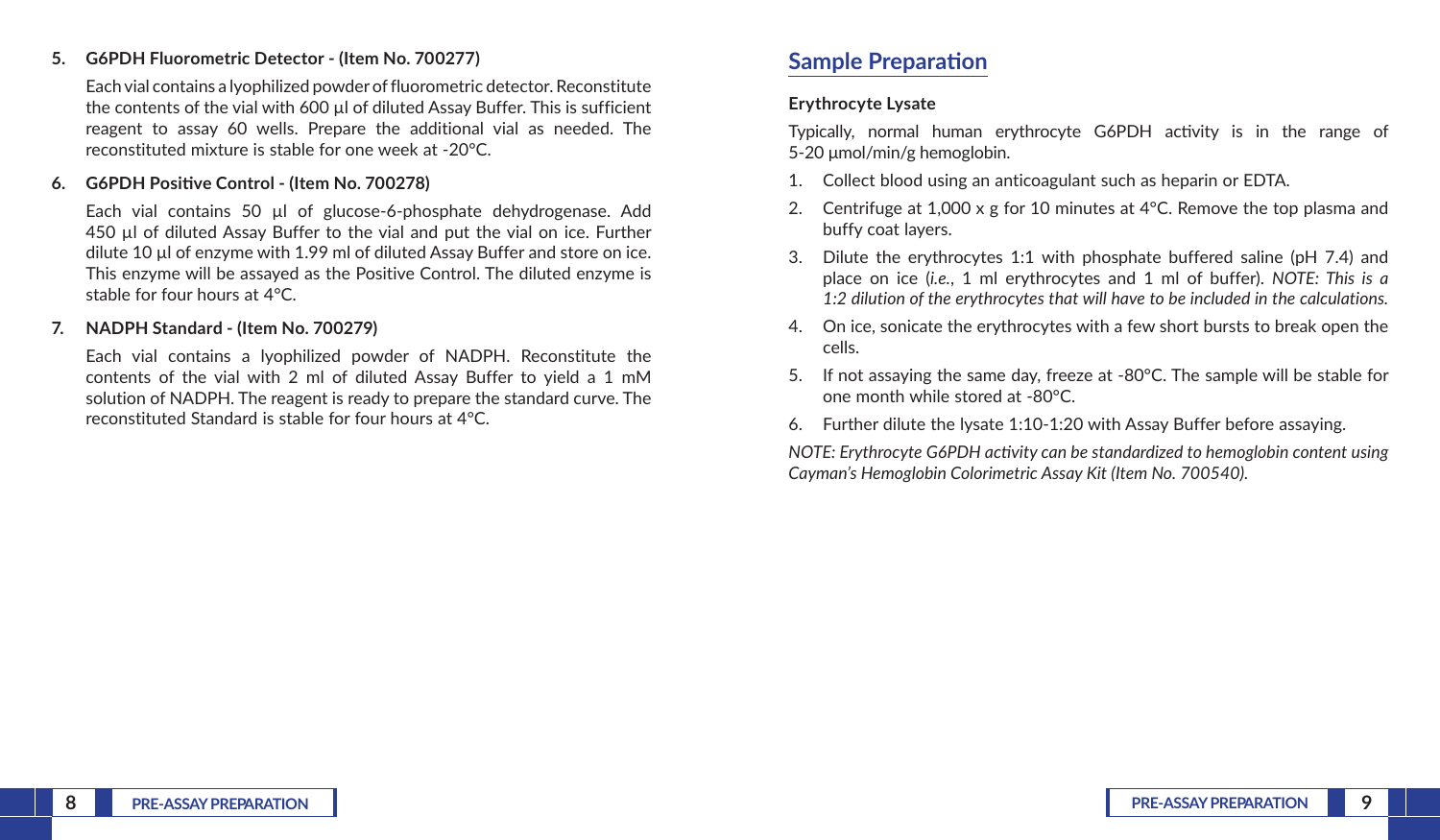#### **Cell Lysate**

- 1. Collect cells  $(-3 \times 10^6$  cells) by centrifugation (*i.e.*, 1,000-2,000 x g for 10 minutes at 4°C). For adherent cells, do not harvest using proteolytic enzymes; rather use a rubber policeman.
- 2. On ice, sonicate the cell pellet in 1 ml of cold 1X phosphate buffered saline, pH 7.4.
- 3. Centrifuge at 10,000 x g for 10 minutes at 4°C. Remove the supernatant and store on ice.
- 4. If not assaying the same day, freeze at -80°C. The sample will be stable for one month while stored at -80°C.
- 5. The sample does not need to be diluted before assaying.

#### **Tissue Homogenate**

- 1. Prior to dissection, rinse tissue with a phosphate buffered saline solution, pH 7.4, to remove any red blood cells and clots.
- 2. Homogenize the tissue in 5-10 ml of cold buffer (*i.e.*, 1X PBS, containing protease inhibitors of choice; see **Interferences** on page 19) per gram weight of tissue.
- 3. Centrifuge at 10,000 x g for 15 minutes at 4°C.
- 4. Remove the supernatant and store on ice. If not assaying on the same day, freeze the sample at -80°C. The sample will be stable for at least one month.

# **ASSAY PROTOCOL**

# **Plate Set Up**

There is no specific pattern for using the wells on the plate. However, a NADPH Standard curve and the Positive Control in duplicate have to be assayed with the samples. We suggest that each sample be assayed at least in duplicate in the presence and absence of G6PDH substrate. A typical layout of standards, samples, and sample backgrounds to be measured in duplicate is given below.



 $A-G =$ Standards + = G6PDH Posive Control S1-S20 = Sample Wells B1-B20 = Background Sample Wells

**Figure 1. Sample plate format**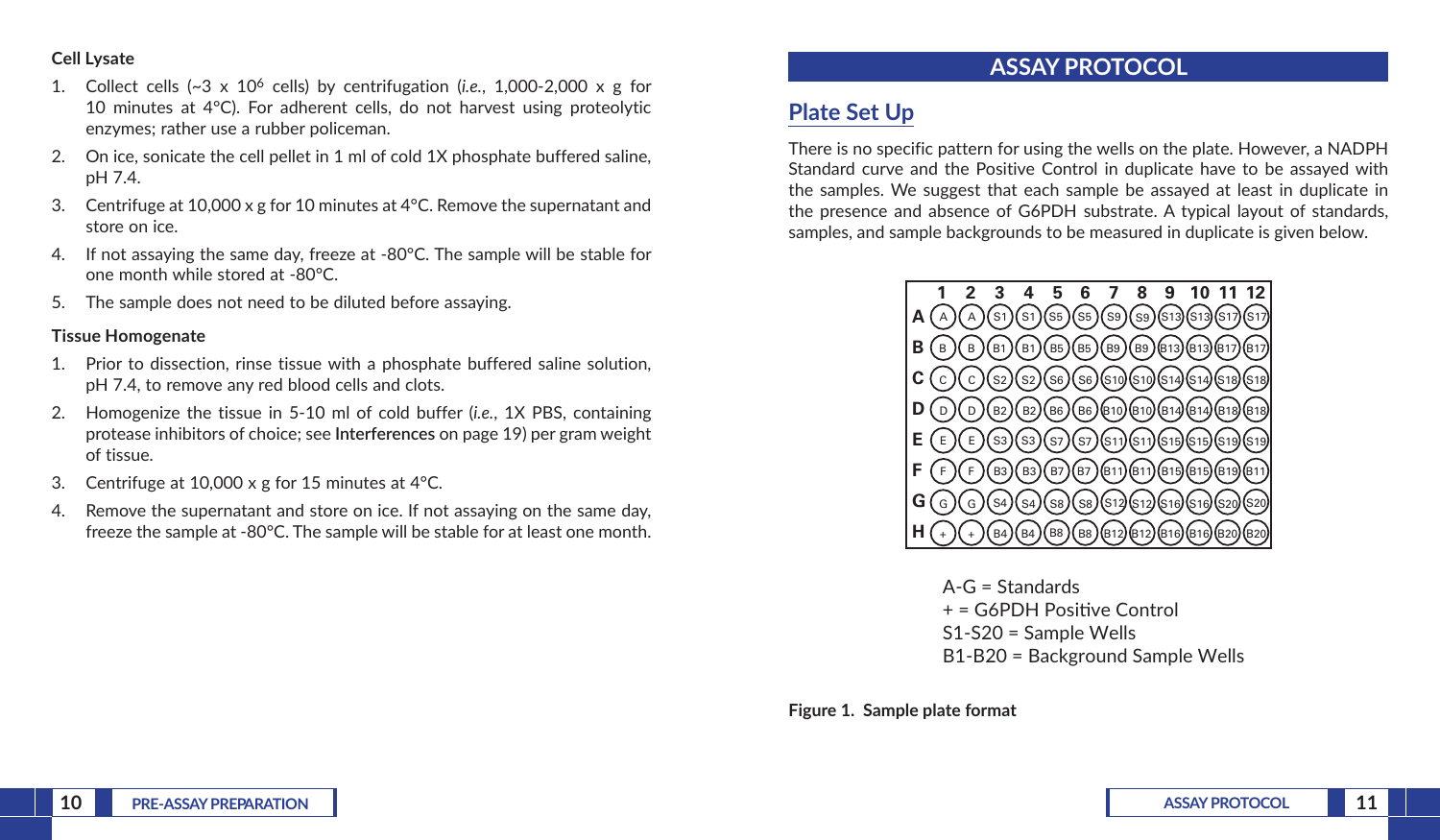#### **Pipetting Hints**

- It is recommended that a repeating pipettor be used to deliver reagents to the wells. This saves time and helps maintain more precise incubation times.
- Before pipetting each reagent, equilibrate the pipette tip in that reagent (*i.e.*, slowly fill the tip and gently expel the contents, repeat several times).
- Do not expose the pipette tip to the reagent(s) already in the well.

#### **General Information**

- The final volume of the assay is 200 µl in all the wells.
- All reagents except the enzymes must be equilibrated to room temperature before beginning the assay.
- It is not necessary to use all the wells on the plate at one time.
- We recommend assaying samples at least in duplicate (triplicate preferred).
- The assay is performed at 37°C.
- Monitor the fluorescence with an excitation wavelength of 530-540 nm and an emission wavelength of 585-595 nm.

### **Standard Preparation**

Take seven clean glass test tubes or polystyrene tubes and mark them A-G. Add the amount of reconstituted NADPH (1 mM) and diluted Assay Buffer to each tube as described in Table 1, below. The diluted Standards are stable for four hours at room temperature.

| <b>Tube</b> | <b>NADPH</b><br>$(\mu$ | <b>Assay Buffer</b><br>$(\mu I)$ | <b>Final Concentration</b><br>$(\mu M)$ |
|-------------|------------------------|----------------------------------|-----------------------------------------|
| Α           | $\Omega$               | 500                              | $\Omega$                                |
| B           | 50                     | 450                              | 100                                     |
| C           | 100                    | 400                              | 200                                     |
| D           | 200                    | 300                              | 400                                     |
| E           | 300                    | 200                              | 600                                     |
| F           | 400                    | 100                              | 800                                     |
| G           | 500                    | ∩                                | 1,000                                   |

**Table 1. Preparation of NADPH standards**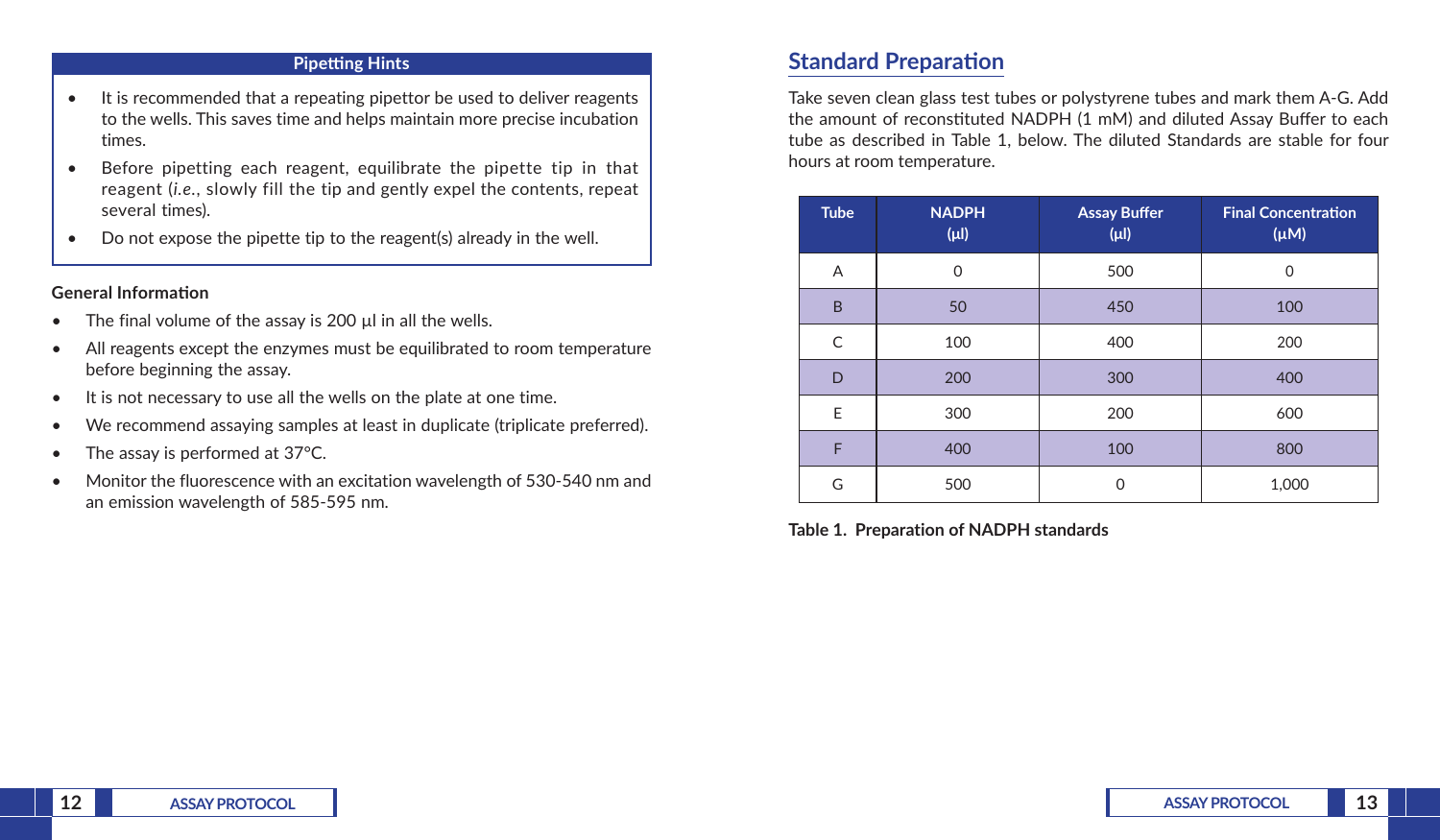### **Performing the Assay**

- 1. **Standard Wells -** add 150 µl of Assay Buffer, 10 μl of Cofactor, 10 μl Enzyme Mixture, and 10 µ of standard (tubes A-G) per well in the designated wells on the plate (see **Sample plate format**, Figure 1, page 11).
- 2. **G6PDH Positive Control Wells -** add 150 μl of Assay Buffer, 10 μl of Cofactor, 10 μl of Enzyme Mixture, and 10 µl of diluted Positive Control to at least two wells.
- 3. **Sample Wells -** add 150 μl of Assay Buffer, 10 μl of Cofactor, 10 μl of Enzyme Mixture, and 10 µl of sample to at least two wells.
- 4. **Sample Background Wells -** add 160 μl of Assay Buffer, 10 μl of Cofactor, 10 μl of Enzyme Mixture, and 10 µl of sample to at least two wells.

| Well                                    | Assay<br><b>Buffer</b><br>$(\mu$ | <b>Cofactor</b><br>$(\mu$ l) | <b>Enzyme</b><br><b>Mixture</b><br>$(\mu$ | <b>Standard</b><br>$(\mu$ | <b>Sample</b><br>$(\mu$ | <b>Positive</b><br><b>Control</b><br>$(\mu$ l |
|-----------------------------------------|----------------------------------|------------------------------|-------------------------------------------|---------------------------|-------------------------|-----------------------------------------------|
| <b>Standard Wells</b>                   | 150                              | 10                           | 10                                        | 10                        |                         |                                               |
| <b>Positive Control</b><br><b>Wells</b> | 150                              | 10                           | 10                                        |                           |                         | 10                                            |
| Sample Wells                            | 150                              | 10                           | 10                                        | $\overline{\phantom{a}}$  | 10                      |                                               |
| Sample Background<br><b>Wells</b>       | 160                              | 10                           | 10                                        |                           | 10                      |                                               |

- 5. Add 10 µl of Fluorometric Detector to all of the wells being used.
- 6. Initiate the reactions by adding 10 µl of G6PDH Substrate to all standard, Positive Control, and sample wells. DO NOT add to sample background wells.
- 7. Cover the plate with the plate cover and incubate the plate for 20 minutes at 37°C.
- 8. Remove the plate cover and read fluorescence using an excitation wavelength of 530-540 nm and an emission wavelength of 585-595 nm.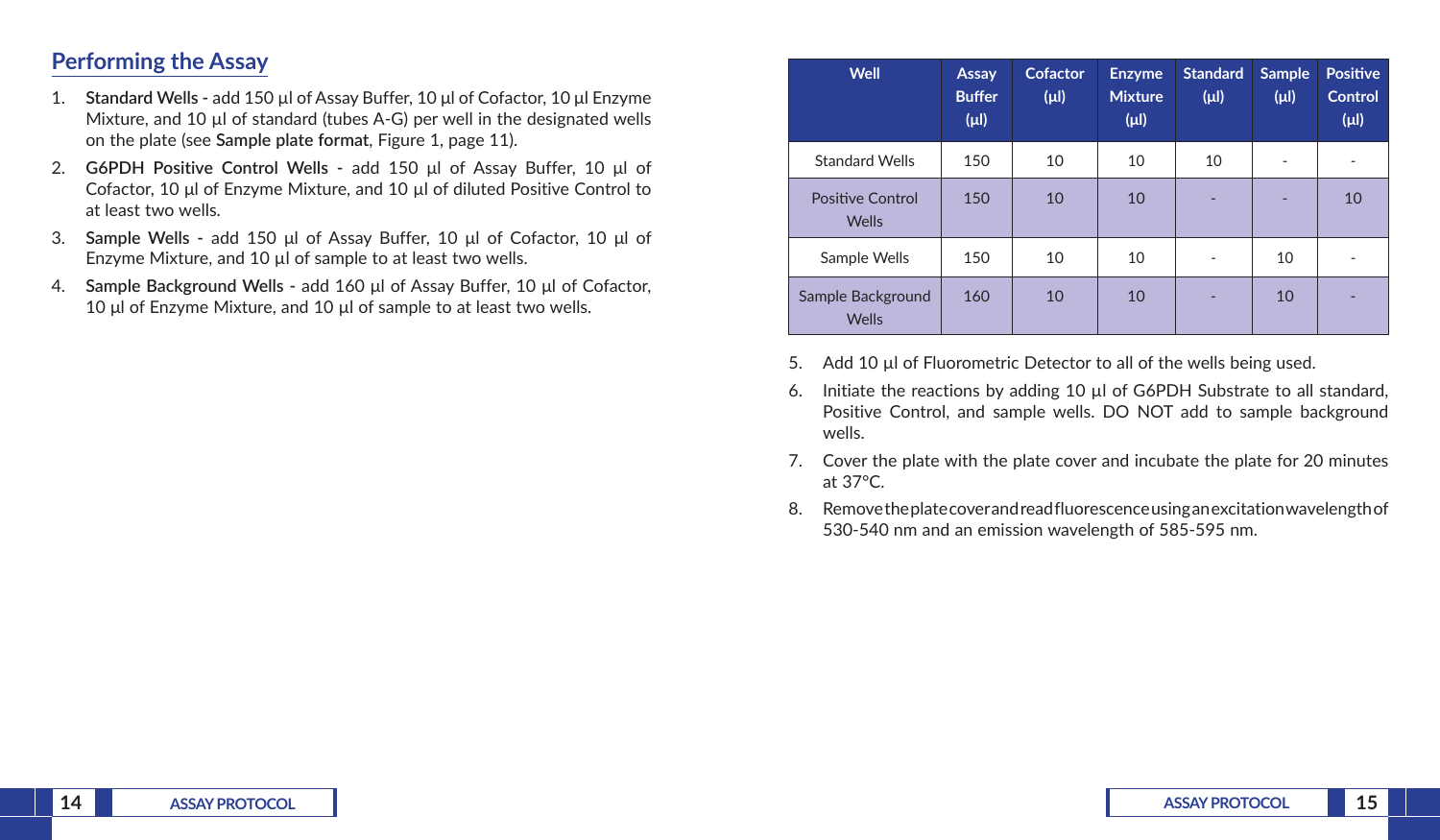### **ANALYSIS**

### **Calculations**

- 1. Determine the average fluorescence of each standard, Positive Control, sample, and sample background.
- 2. Subtract the fluorescence value of standard A from itself, all other standards, and the Positive Control. This is the corrected fluorescence (CF).
- 3. Plot the corrected fluorescence values (from step 2 above) of each standard as a function of the final concentration of NADPH from Table 1. See Figure 2, on page 18, for a typical standard curve.
- 4. Subtract the sample background fluorescence value from the sample value. This is the corrected sample fluorescence value (CSF).
- 5. Calculate the NADPH concentration of the samples using the equation obtained from the linear regression of the standard curve substituting the corrected sample fluorescence value (CSF) for each sample.

NADPH 
$$
(\mu M)
$$
 = 
$$
\left[ \frac{CSF - (y-intercept)}{Slope from NADPH curve (CF/ $\mu$ )} \right]
$$

6. Calculate the G6PDH activity of the samples using the equation below. One unit is defined as the amount of enzyme that will catalyze the conversion of 1 nmol of glucose-6-phosphate into 6-phospho-D-gluconate and generates 1 nmol of NADPH per minute at 37°C.

**G6PDH (nmol/min/ml)** = 
$$
\left[ \frac{\text{NADPH (µM)}}{20 \text{ minute}} \right] \times 2^* \times \text{Sample dilution}
$$

\*This is a dilution factor to correct for adding PBS to the erythrocytes. Do not use this dilution factor when determining cell lysate and tissue homogenate G6PDH values.

*NOTE: G6PDH values from erythrocyte samples can be standardized using Cayman's Hemoglobin Colorimetric Assay Kit (Item No. 700540).*

### **Performance Characteristics**

#### **Precision:**

When a series of eight erythrocyte lysate mesurements were performed on the same day, the intra-assay coefficient of variation was 4.4%. When a series of eight erythrocyte lysate measurements were performed on six different days under the same experimental conditions, the inter-assay coefficient of variation was 4.3%.

#### **Sensitivity:**

Samples containing G6PDH activity between 5-50 nmol/min/ml can be assayed without further dilution or concentration.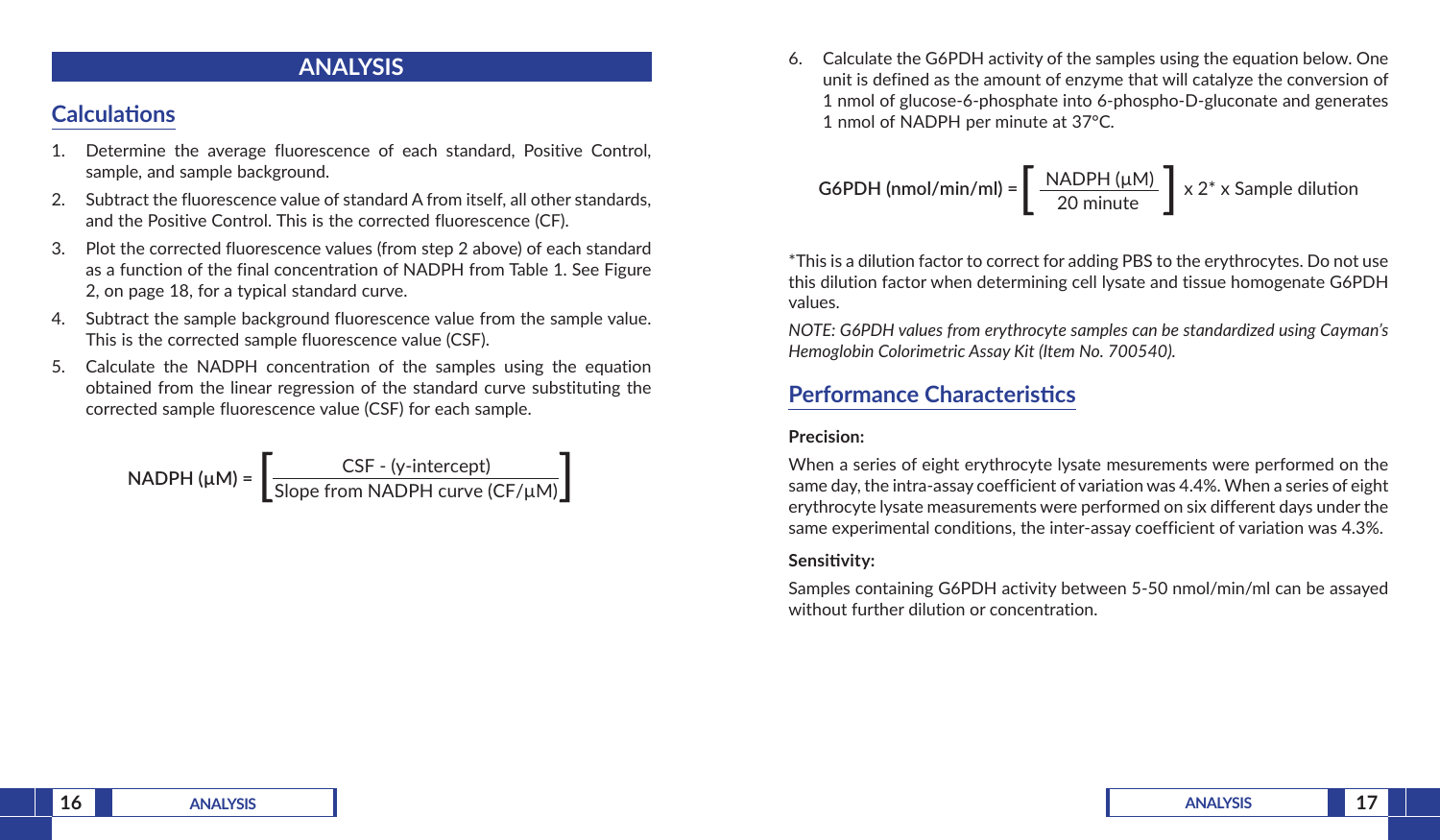

**Figure 2. NADPH standard curve**

# **RESOURCES**

# **Interferences**

The following reagents were tested in the assay for interference in the assay:

|                      | Reagent                      | <b>Will Interfere (Yes or No)</b> |
|----------------------|------------------------------|-----------------------------------|
| <b>Buffers</b>       | Tris                         | <b>No</b>                         |
|                      | Borate                       | <b>No</b>                         |
|                      | <b>HEPES</b>                 | <b>No</b>                         |
|                      | Phosphate                    | <b>No</b>                         |
|                      | 1X Phosphate Buffered Saline | No                                |
| Detergents           | Polysorbate 20 (1%)          | <b>No</b>                         |
|                      | Triton X-100 (1%)            | <b>No</b>                         |
| Protease Inhibitors/ | EDTA (1 mM)                  | <b>No</b>                         |
| Chelators/ Enzymes   | EGTA (1 mM)                  | <b>No</b>                         |
|                      | Trypsin (10 µg/ml)           | <b>No</b>                         |
|                      | Leupeptin (10 µg/ml)         | <b>No</b>                         |
|                      | Antipain (10 µg/ml)          | <b>No</b>                         |
|                      | Chymostatin (10 µg/ml)       | No                                |
|                      | BSA (0.1%)                   | <b>No</b>                         |
| <b>Solvents</b>      | Ethanol (5%)                 | <b>Yes</b>                        |
|                      | Methanol (5%)                | <b>No</b>                         |
|                      | Dimethylsulfoxide (5%)       | <b>Yes</b>                        |
| Others               | Glutathione (1 mM)           | <b>No</b>                         |
|                      | Glycerol (10%)               | <b>No</b>                         |
|                      | Dithiothreitol (1 mM)        | No                                |
|                      | NaCl (150 mM)                | No.                               |
|                      | $CaCl2$ (10 mM)              | No                                |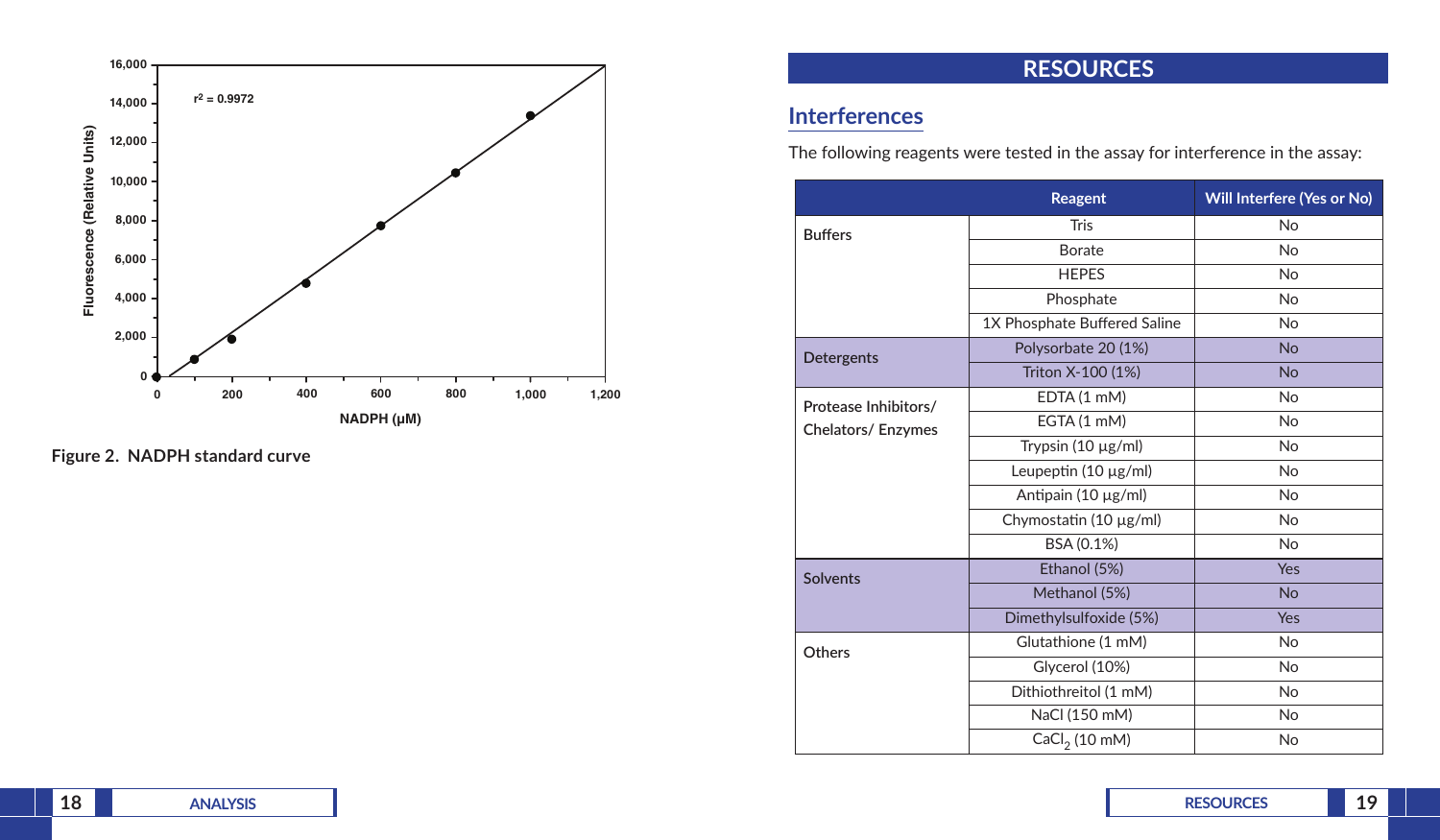### **Troubleshooting**

| <b>Problem</b>                                                                | <b>Possible Causes</b>                                                 | <b>Recommended Solutions</b>                                                                                                                   |  |
|-------------------------------------------------------------------------------|------------------------------------------------------------------------|------------------------------------------------------------------------------------------------------------------------------------------------|--|
| Erratic values; dispersion<br>of duplicates/triplicates                       | A. Poor<br>pipetting/technique<br>Bubble in the well(s)<br>В.          | A. Be careful not to splash the<br>contents of the wells<br>Carefully tap the side of the<br>В.<br>plate with your finger to<br>remove bubbles |  |
| No fluorescence detected<br>above background in the<br>sample wells           | Sample was too dilute<br>Re-assay the sample using a<br>lower dilution |                                                                                                                                                |  |
| The fluorometer exhibited<br>'MAX' values for the wells                       | The GAIN setting is too<br>high                                        | Reduce the GAIN and re-read                                                                                                                    |  |
| The fluorescence of the<br>sample wells were higher<br>than the last standard | Sample was too<br>concentrated                                         | Re-assay the sample using a<br>higher dilution                                                                                                 |  |

### **References**

- 1. Gumaa, K.A. and McLean, P. The pentose phosphate pathway of glucose metabolism: Enzyme profiles and transient and steady-state content of intermediates of alternative pathways of glucose metabolism in Krebs ascites cells. *Biochem. J.* **115(5)**, 1009-1029 (1969).
- 2. Ursini, M.V., Parrella, A., Rosa, G., *et al.* Enhanced expression of glucose-6-phosphate dehydrogenase in human cells sustaining oxidative stress. *Biochem. J.* **323(3)**, 801-806 (1997).
- 3. Beutler, E. Glucose-6-phosphate dehydrogenase deficiency: A historical perspective. *Blood* **111(1)**, 16-24 (2008).
- 4. Cappellini, M.D. and Fiorelli, G. Glucose-6-phosphate dehydrogenase deficiency. *Lancet* **371(9606)**, 64-74 (2008).
- 5. Elyassi, A.R. and Rowshan, H.H. Perioperative management of the glucose-6-phosphate dehydrogenase deficient patient: A review of literature. *Anesth. Prog.* **56(3)**, 86-91 (2009).
- 6. Frank, J.E. Diagnosis and management of G6PD deficiency. *Am. Fam. Physician* **72(7)**, 1277-1282 (2005).
- 7. Gupte, S.A. Targeting the pentose phosphate pathway in syndrome X-related cardiovascular complications. *Drug. Dev. Res.* **71(3)**, 161-167 (2010).
- 8. Frederiks, W.M., Bosch, K.S., De Jong, J.S., *et al.* Post-translational regulation of glucose-6-phosphate dehydrogenase activity in (pre)neoplastic lesions in rat liver. *J. Histochem. Cytochem.* **51(1)**, 105-112 (2003).
- 9. Jiang, P., Du, W., Wang, X., *et al.* p53 regulates biosynthesis through direct inactivation of glucose-6-phosphate dehydrogenase. *Nat. Cell. Biol.* **13(3)**, 310-316 (2011).